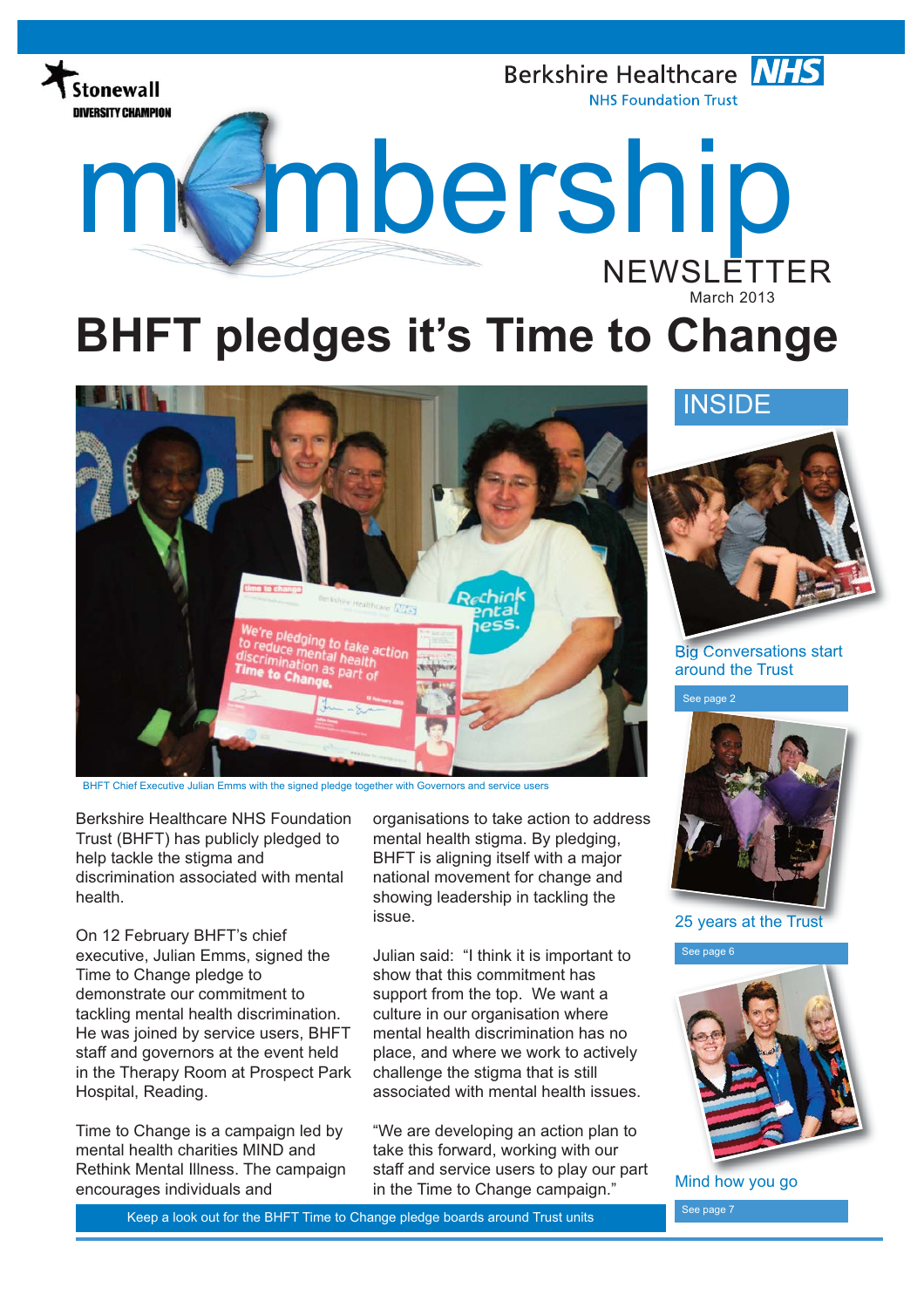## **It's good to talk - Big Conversations start around BHFT**

Berkshire Healthcare NHS Foundation Trust's staff are working on projects aimed at removing barriers that get in the way of us offering the best care to patients and their families as part of Listening into Action (LiA).

LiA is a new way of working at the Trust that puts our staff working on the front line at the centre of change.

sponsored by executive directors have been set up to look at these initiatives.

Other issues are being addressed by local teams of enthusiastic and committed staff, such as improving district nursing in Maidenhead and improving the client experience at Talking Therapies in Reading.



*"Our staff are the people who know what needs to be done on the ground to improve our service. It is really important that we understand what gets in the way of them being able to provide the very best care for patients."*

*Julian Emms, BHFT Chief Executive* 

At the end of 2012, Trust chief executive Julian Emms kicked off LiA with a series of Big Conversations with staff. These events asked staff to identify what gets in the way of them delivering the very best patient care.

Some of the issues raised were identified as "quick wins" and have already been addressed. For example, staff asked if all the training they were asked to do was really necessary for everyone. As a result, a review of training requirements started in January.

Some of the issues raised by staff at the Big Conversations need to be addressed by the Trust as a whole – such as improving internal communications and streamlining the recruitment process – and groups Chief Executive Julian Emms said: "I am really impressed with the way in which staff have engaged with Listening into Action. There is some really great work being carried out by our enthusiastic and committed staff that will help us to provide a much better service to patients and their carers.

"Our staff have daily conversations with patients and carers and so are well-placed to tell us what patients want. It is very important that we understand what gets in the way of them being able to provide the very best care.

"I want to involve staff in deciding what changes need to be made so they can do their job better, and empower them to make those changes."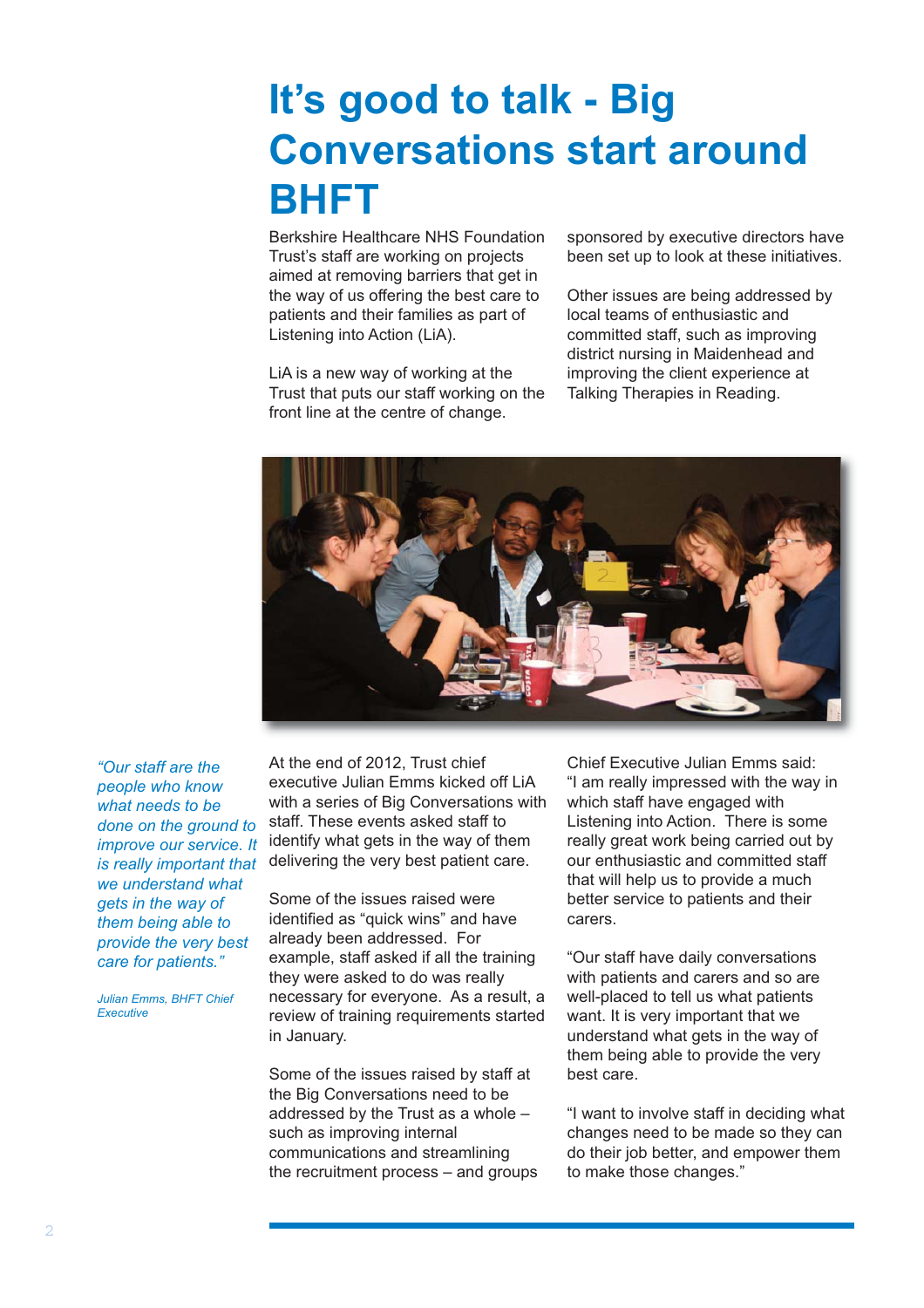## **Improving patient and carer experience at Prospect Park Hospital**

Staff at Prospect Park Hospital are working with patients and carers to improve ward experience as part of the 15-steps challenge (see panel below).

#### **Tai Chi on Rowan ward**

Nicky Holmes, ward manager and lead for falls, has been researching the benefits of Tai Chi in improving core strength and

reducing falls. Says Nicky, "We have collaborated with Reading charity Sport in Mind to deliver Tai Chi sessions for patients on Rowan ward as part of our *Star Wards* initiative.

Nicky is hoping these sessions will become a regular part of the treatment programme on the ward.

#### **Family interventions on Rowan ward and Orchid ward**

Staff Nurses Michelle Biegi, Maree Adam and Lelia Ciobanu have been working with families since completing the Psychosocial Interventions course led by Nicki Moone at the University of West London. As part of a pilot project they are developing the services offered to carers and families in their ward areas.

Following an assessment of need they will be offering a combination of family intervention sessions with some service users and their families, alongside a carers psycho education course based on the family intervention model. The carers courses will give carers and



Prospect Park Hospital, Reading

families an opportunity to share their experiences and expertise with other carers and develop both their understanding and coping strategies.

Feedback from carers on the initiative so far has been very positive and it is hoped that the project will develop and that other areas begin to develop family and carer services.

For more information about Sport in Mind check out their website: www.sportinmind.org

### **The 15-steps challenge**

The 15-steps challenge was inspired by a comment from the mother of a young girl who was a regular inpatient who said, "I can tell what kind of care my daughter is going to get within 15 steps of walking on to a ward." This was how quick it could be to make a lasting impression.

So BHFT is working on its own 15-steps challenge and is working with groups of patient representatives and others to help identify what works well and what can be improved. If you are interested in being involved in this project, please contact Pam Mohomed-Hossen on 01753 635698.

*"We have collaborated with Reading charity Sport in Mind to deliver Tai Chi sessions for patients on Rowan ward as part of our Star Wards initiative."*

Nicky Holmes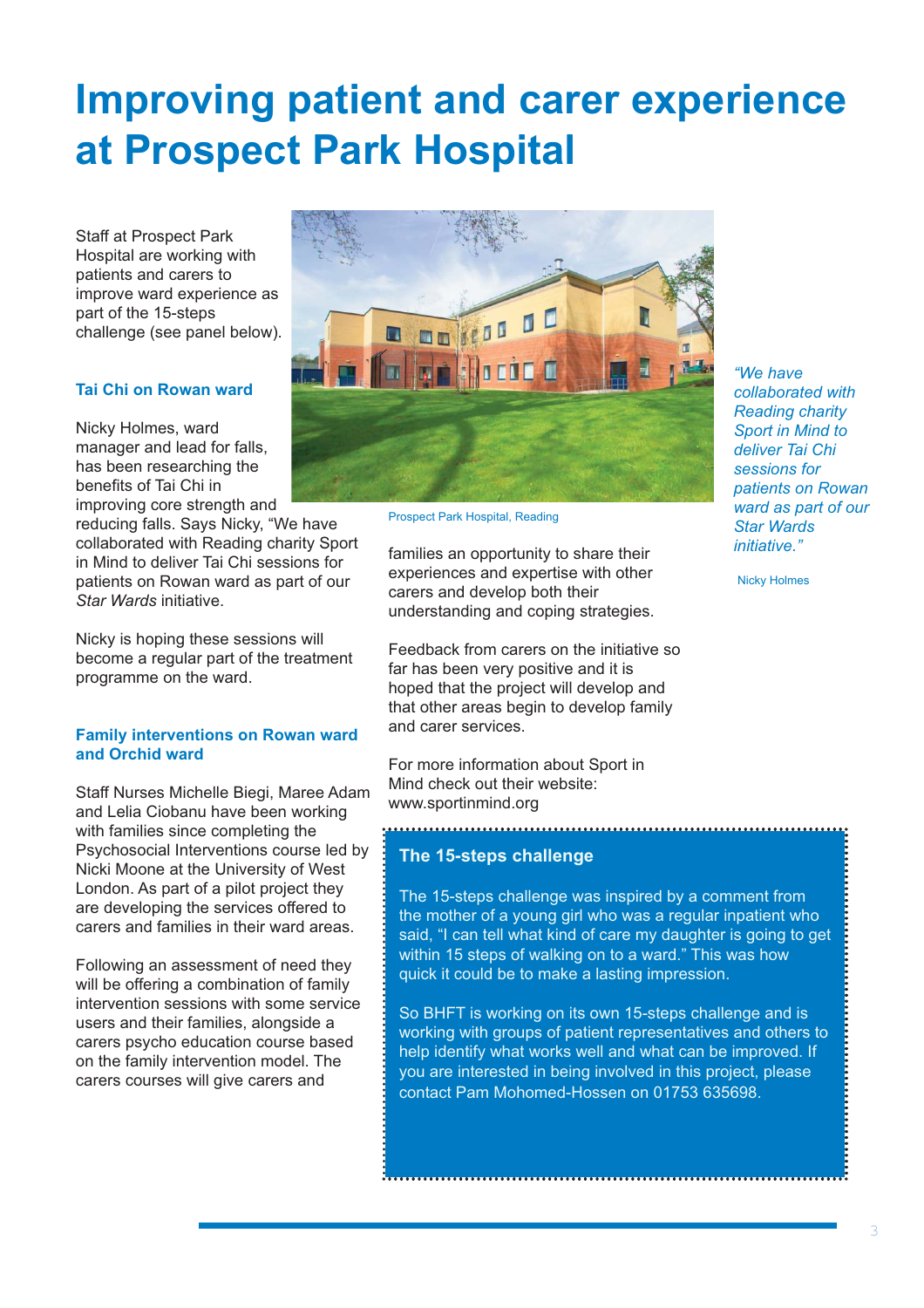# Transforming community health

**BHFT** is launching several initiatives to improve the quality of patient care for **programme called Tomorrow's Community Health. Fiona Cordy reports on the h**

The Tomorrow's Community Health (TCH) programme aims to assist the Trust and its partner organisations in managing the changes that are taking place in healthcare provision.

The programme is part of the Government's and commissioners' overall strategy to shift the focus in healthcare from acute hospitals to care settings in the community.

The strategy involves bringing together different clinical staff, linking health and social care teams to provide better services to



Windsor and Maidenhead's integrated team

people by working together and avoid unnecessary acute hospital admission wherever possible. Another key element of the programme is to ensure easier access to our services.

Work on our East Berks Integrated Teams Projects for adults, and children's specialist services is coming on in leaps and bounds, building on our experience of working with our partners in primary care and social services to deliver Early Supported Discharge and Intermediate Care.

The children's service has brought together professionals including paediatricians, occupational therapists, physiotherapists, speech and language therapists and community nurses who all specialise in treating and caring for children.

They now operate from one clinical assessment, treatment and administrative hub, at Upton Hospital, to make access easier for families.

Planning for integrated teams supporting adults with long term conditions is also stepping up. These teams include BHFT community matrons, care co-ordinators, district nurses and social workers centred on new GP "clusters" or groups of GP practices. The teams meet regularly to ensure care is coordinated, working with patients and their families to identify the goals and outcomes they wish to achieve. These teams call on advice from our specialists, including for example, our Parkinson's nurse and our mental health teams, where necessary.

In Bracknell and Ascot Clinical Commissioning Group, the first of many care co-ordination discussions took place recently with GP practices dialling in by teleconference – and was found to be very successful. Participants felt it was an effective use of time and welcomed the hours saved by not having to drive to the meeting. GPs are already reporting an improvement in the care of individual patients.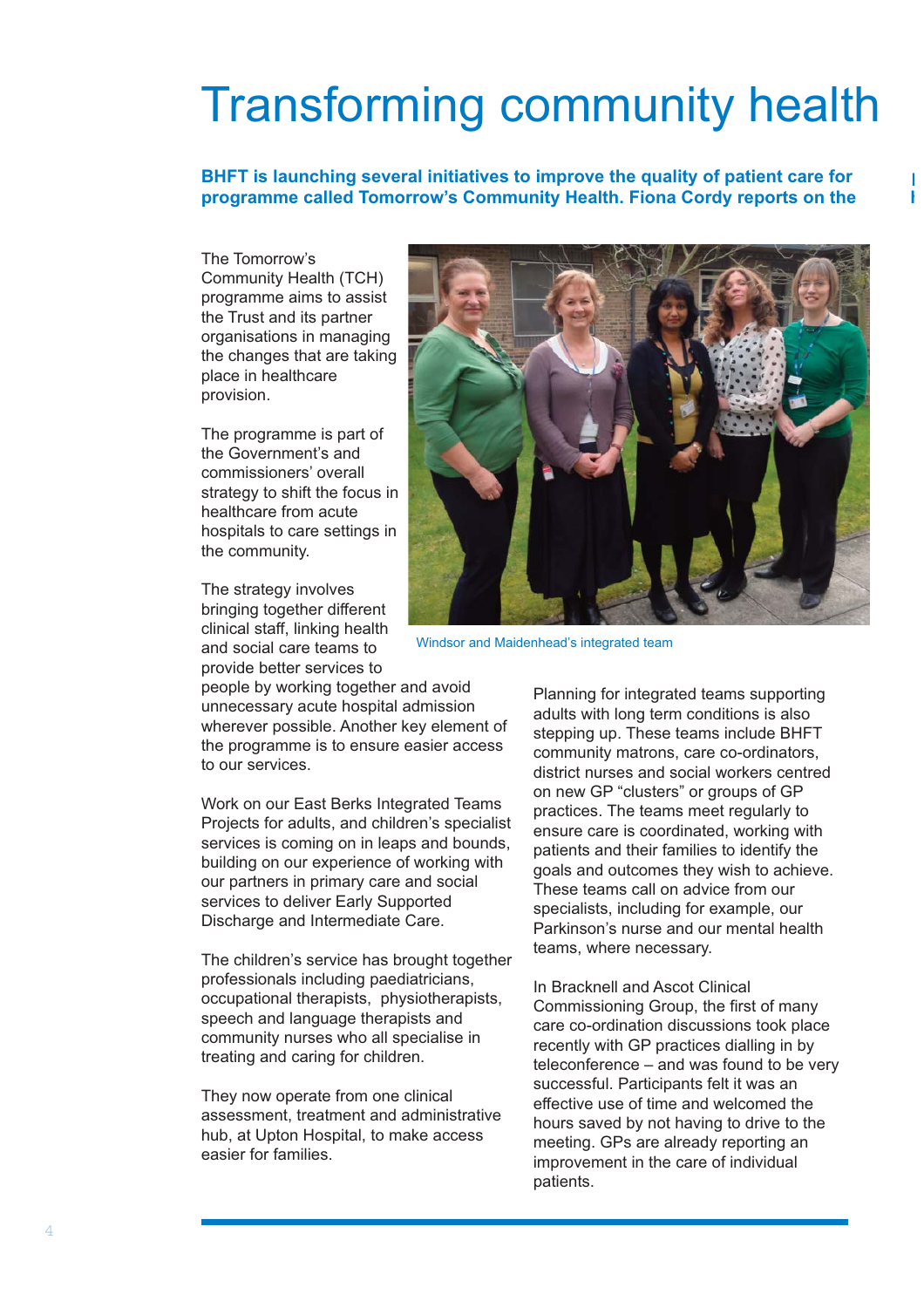# to improve the quality of patient care

 **people with physical health conditions. These initiatives are part of our improvement hard work going on around the Trust to turn plans into reality.**



With Bracknell Forest Council taking a proactive role in setting up the new teams, and enthusiastic participation from the GP team, it felt like "Me, Dr Rohail Malik (clinical lead), Mira Haynes (BFC) and Mary Purnell (CCG lead) were joined at the hip," says Locality Manager Julie West.

Julie West

Mira Haynes, chief officer for older people and long term conditions at Bracknell Forest Council, said: "This is a good example of where true partnership working and commitment and hard work by all organisations have improved outcomes for people in the community."

*"This is a good example of where true partnership working and commitment and hard work by all organisations have improved outcomes for people in the community."*

*Mira Haynes, Chief Officer, Bracknell Forest Council*

In Slough, our three new integrated teams based around GP surgeries are already in place.

Windsor and Maidenhead piloted its first meeting at the Cedars GP practice in central Maidenhead, and a trial at Datchet Health Centre is due to take place shortly, before full roll-out of all four clusters in March and May.

Locality manager Nicky Wilson said, "We're focusing on effective coordination of patients' care and aligning our services around the needs of the patient. As part of that, we are agreeing with the patient, their family and carers a 'crisis escalation plan' so that the patient is supported in knowing what to do when they experience any sort of deterioration in their condition. This plan, with the patient's full agreement, is then shared with all the agencies involved in a patient's care, so that the patient receives an appropriate response whenever they need support."

One of the key elements to the success of the programme is the roll-out of 24hour district nursing so that patients can access the service whenever their need arises. Our work has factored in extra hours outside of the usual day and night shifts (between the hours of 7am till 8.30am and 4.30pm till 7pm), closing a gap that existed previously.

Nicky said, "We're really keen to have feedback from our patients who are being managed by these integrated teams, to make sure we're getting this right. For example, are they feeling more supported at home as a result of our work?"

If you have any questions regarding our Tomorrow's Community Health strategy, please email: tch@berkshire.nhs.uk



### **Tomorrow's Community Health at a glance**

BHFT is creating a new healthcare system where:

- People can easily access and navigate our services
- We keep patients out of hospital whenever possible
- We enable people to manage their conditions better and improve their quality of life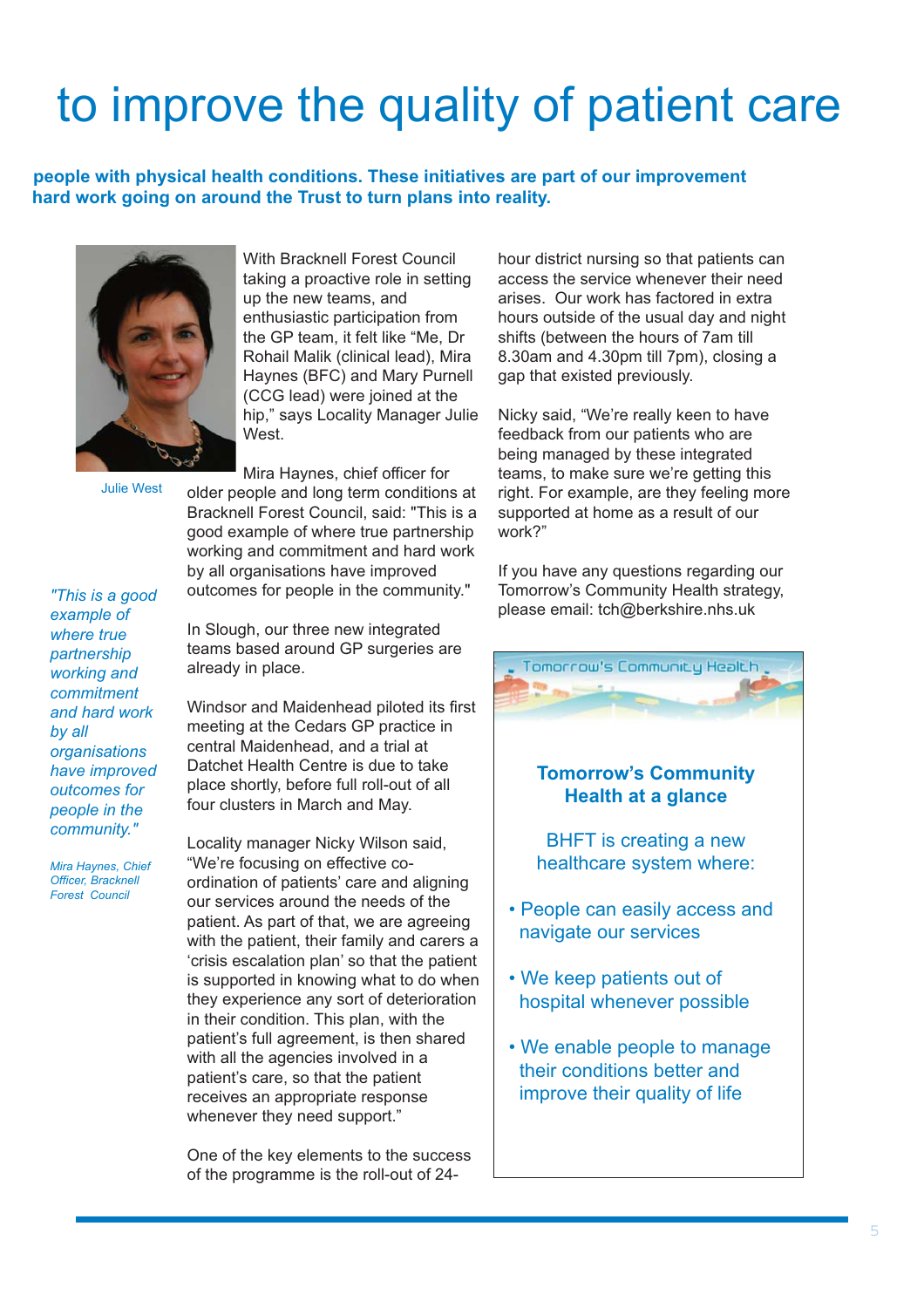### BHFT shortlisted for dementia funding

A BHFT pilot scheme has got through to the second stage of a Department of Health programme to improve care environments for people with dementia.

If the bid is successful, the Trust plans to provide a lighting panel, a dedicated carers room and special seating for Jasmine and Oakwood wards at Prospect Park Hospital in Reading. The pilot project would be used as a model for dementia care for people from all over the UK.

The lighting panel mimics natural lighting and uses blue light to provide a calming ambiance when people may want to sleep and yellow lighting to stimulate them for meal times and other occasions.

The lighting is based on studies from healthcare charity The Kings' Fund.

In the carers' room, families and friends will be able to spend time with patients in a

### 25 years and counting

Congratulations to a Jane Spriggs, a Nursing Assistant on Ward 12 at Heatherwood Hospital who has achieved 25 years of working for the Trust.



Ward manager, Michelle Mbayiwa presents Jane Spriggs with a bouquet to mark her 25 years at the Trust

Says Jane, "My mum worked on Ward 12 so I'm following in her footsteps.

relaxed atmosphere with items designed to encourage reminiscences. Senior Nurse for Older Adults and Rehabilitation Lynne Renals-O' Kane, who submitted the bid, said, "Families are key to the happiness of older adults and they need and deserve our support."

Lynne added, "I'm passionate about dementia care and this is a fantastic opportunity for us to access funds to help people and their families in this position."

The money will also support the installation of cinema-style seating in the corridors, which can be pulled down easily to help people avoid falls. Opposite the seats, "iconic" Berkshire scenes will be placed to encourage people to sit down, rest and reminisce.

Submissions for the next stage are due to be made by the end of April.

"What has kept me here all these years is that I love working on the ward. It's a place I can't leave. I have worked with some amazing people and have never even considered working anywhere else. I have never applied for another job or looked for another job.

"The Trust's flexible working practices have also helped. I have children and I have had support from managers that has enabled me to work nights or during the day according to family commitments.

"The most rewarding part of my job is that patients still remember me from 15 years ago. Thinking about how work has changed over the last 25 years, I think the biggest change has been the increase in paperwork and the introduction of computers. One thing that hasn't changed however is the great teamworking that goes on here in the ward and makes my job worthwhile."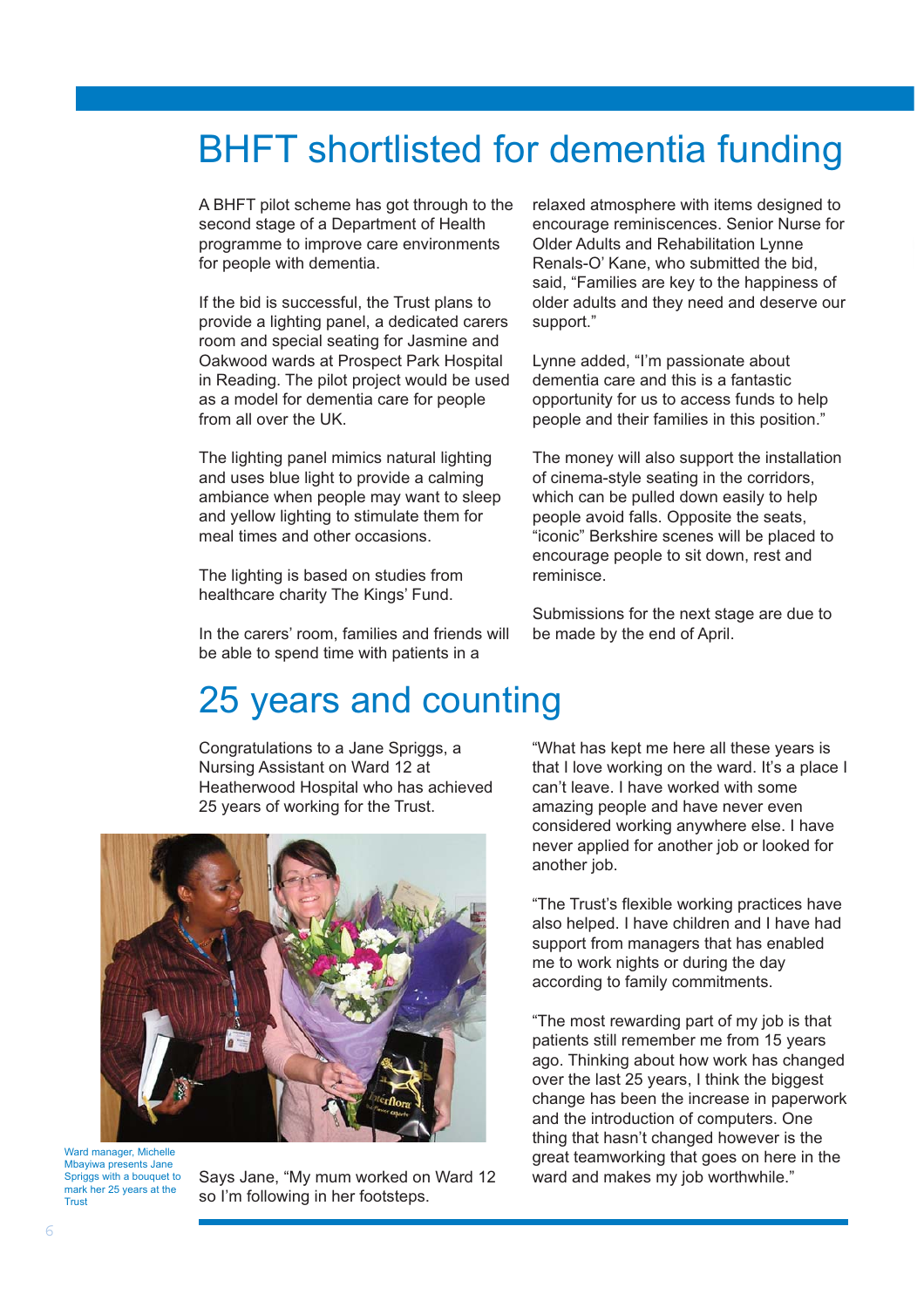## Mind how you go

Staff at Berkshire Healthcare NHS Foundation Trust have given a pilot Mindfulness course a resounding thumbs-up.



Back row L-R: Jane Vango, Judit Gyulai, Rebecca Lacey, Ann Bergman, Georgina Hunter, Pamela Reeves. Front row L-R Fiona Cordy, Stephanie Cozzi and Hilda Walker

Eleven employees from across the Trust took part in a nine-week course run by Clinical Psychologist Dr Pamela Reeves on Wednesday evenings from December to February. Pamela works for the Windsor Ascot and Maidenhead Community Mental Health Team (WAM CMHT).

'brilliant' and said, "it's given us new resources and skills to be able to deal with the stresses of everyday life."

Dr Reeves said, "Mindfulness involves using a variety of meditation techniques to help people focus their attention on the present and become more aware of where their thoughts are leading them."

The techniques include using sounds, tastes, touch, breath, our bodies and even physical or

emotional pain as an "anchor" for the mind and as a way of changing how we engage with our thoughts and emotions.

Participants reported the course has been useful in a variety of ways. One of them said, "I've always felt responsible for how other people feel and what they do and as a result of the course, I've realised that this isn't the case."

The course will be offered to clients of the WAM Community Mental Health Team for the first time in April 2013.

Staff described the course as 'very useful,'



## $KGHCT$

Inpatient care for people with diabetes

A new campaign has launched this month to raise the profile of diabetes in the Trust's inpatient wards and units.

The *ThinkGlucose* campaign is designed to help staff manage the care of people with diabetes. The number of people with diabetes is rising, which is leading to an increased number of patients coming into one of the Trust's inpatient services who also have diabetes.

Said Helen Mackenzie, BHFT's Director of Nursing: "*ThinkGlucose* is about improving the experience of patients who have diabetes during their stay on one of our wards or units by identifying their needs at the beginning of their admission.

"For example, for people with diabetes, the timing and content of their meals is as important as the timing and type of medication.

"With the rise in diabetes it is important that all our inpatient staff are kept well informed of current best practice and know where to find information."